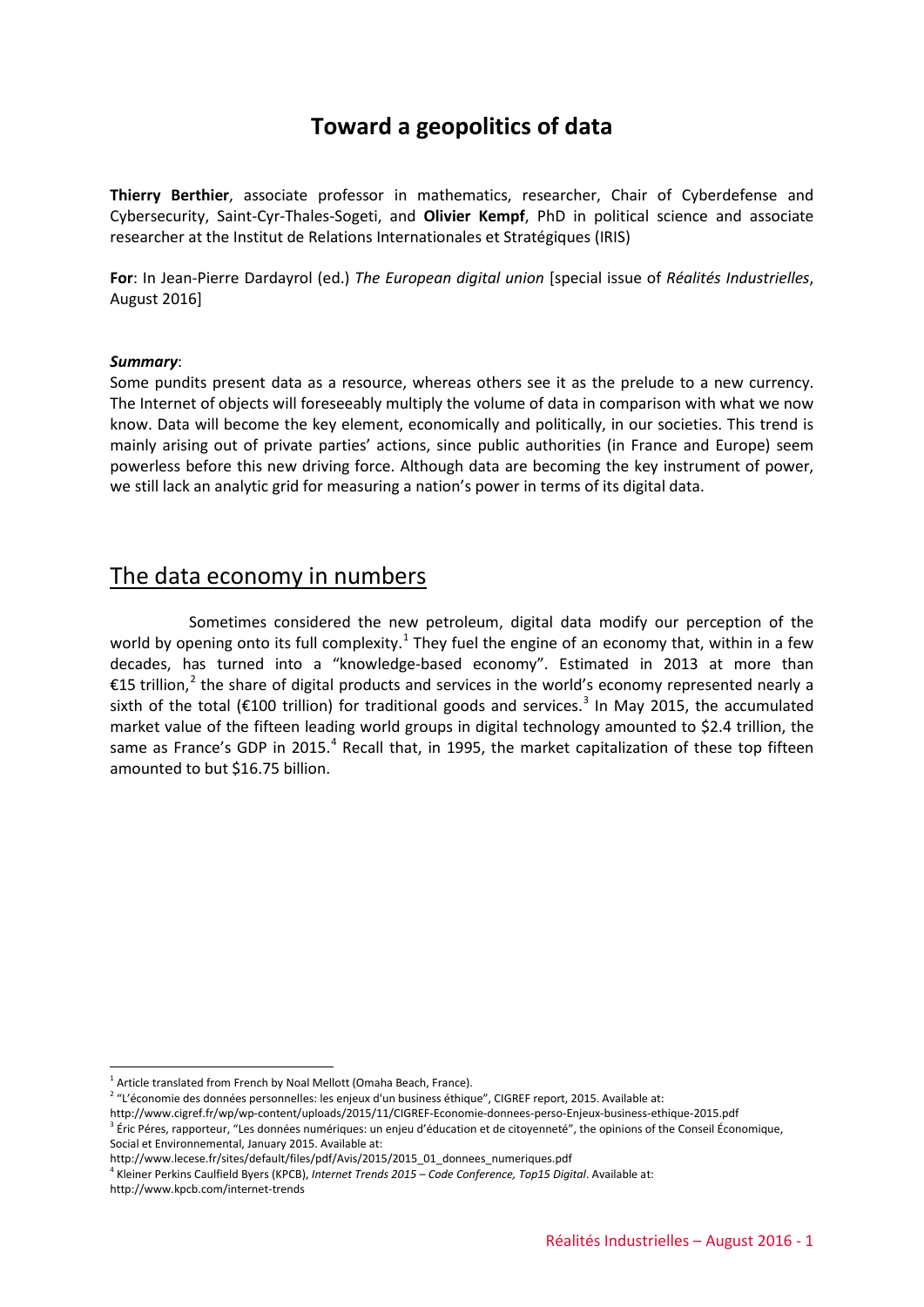| World rank                                            | Company        | Home country | Market capitalization |
|-------------------------------------------------------|----------------|--------------|-----------------------|
| (May 2015)                                            |                |              | (US\$MM) in 2015      |
| 1                                                     | Apple          | <b>USA</b>   | 763,567               |
| $\overline{2}$                                        | Google         | <b>USA</b>   | 373,437               |
| 3                                                     | Alibaba        | China        | 232,755               |
| 4                                                     | Facebook       | <b>USA</b>   | 226,009               |
| 5                                                     | Amazon.com     | <b>USA</b>   | 199,139               |
| 6                                                     | Tencent        | China        | 190,11                |
| $\overline{7}$                                        | eBay           | <b>USA</b>   | 72,549                |
| 8                                                     | Baidu          | China        | 71,581                |
| 9                                                     | Priceline.com  | <b>USA</b>   | 62,645                |
| 10                                                    | Salesforce.com | <b>USA</b>   | 49,173                |
| 11                                                    | JD.com         | China        | 47,711                |
| 12                                                    | Yahoo!         | <b>USA</b>   | 40,808                |
| 13                                                    | <b>Netflix</b> | <b>USA</b>   | 37,7                  |
| 14                                                    | LinkedIn       | <b>USA</b>   | 24,718                |
| 15                                                    | Twitter        | <b>USA</b>   | 23,965                |
| <b>Total of the Top 15</b>                            |                |              | 2,415,867             |
| Source: KPCB, Internet Trends 2015: - Code Conference |                |              |                       |

Table 1: Ranking by market capitalization of global public Internet companies in 2015: The GAFA extended family

Regardless of their core business activity, industrial firms are organized around information systems, which condition their strategies, survival and prosperity. Built by using entirely new models, "smart" towns optimize their resources and consumption of energy by integrating, at all levels, data and data-processing. Their architecture combines materials and digital data to offer a new kind of space where information is ubiquitous, *i.e.*, accessible everywhere, for everyone and always.

With more than 1.01 billion sensors and connected devices in 2013 and very likely nearly one hundred billion by 2020, a literal deluge of data is coming that will create wealth, needs and new occupations. In 2015, humanity produced, in a single minute, 200 million e-mails, 15 million SMS messages, 350,000 tweets, 250 gigabytes of data on Facebook and more than 1,740,000 gigabytes of digital information worldwide. Google processes daily more than 24 petabytes (*i.e.*, 24 trillion bytes). The diagram in Figure 1 provides an idea of the magnitude of data used for various purposes.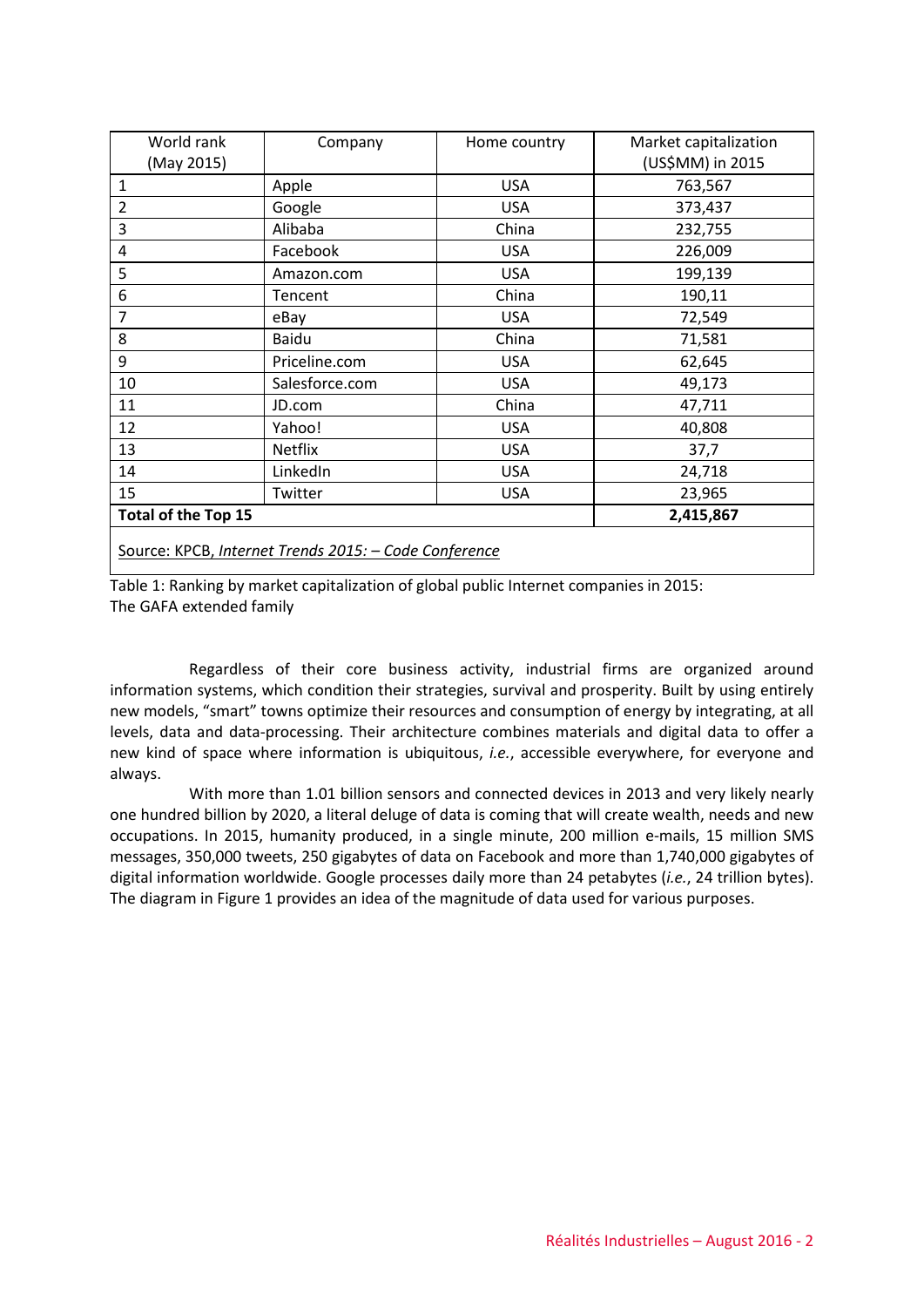

Figure 1: Various natural or digital devices for storing data: Their storage capacity expressed as a power of 10 bytes:

MB= Megabytes (10<sup>6</sup>) GB= Gigabytes (10<sup>9</sup>) T= Terabytes (10<sup>12</sup>) P= Petabytes (10<sup>15</sup>) E= Exabytes  $(10^{15})$ 

The production of data is now increasing exponentially, but for want of an adapted algorithmic infrastructure, only a part of its potential has been processed. Firms and researchers in the data sciences should devote less attention to storing this mass of data and more to processing it.

These few statistics describe the powerful impact of digital data on the world's economy. However they should not keep us from seeing that this impact has set off tremors reaching beyond the economy into the realm of strategy and geopolitics. Data, as a "virtual" resource, bestow power on those who know how to collect and use them. They become a top-priority issue in the game of power among nations.

## Politic power has very little power over data

Data have evidently become a stake in the game of power. This power is, first of all, commercial, since major players make profits from processing big data. By collecting and statistically analyzing huge volumes of data, they intend to draw profiles of consumers and identify their centers of interest. This profiling has an obvious market value since it helps to hone and fine-tune advertising campaigns. Big firms with masses of data can, after processing them, sell "consumer profiles" to other businesses, which can thus optimize their spending on adverting by increasing sales. The companies that have advanced the farthest in this direction are Google, Amazon, Facebook and Apple (the GAFA), to which Microsoft is ever more frequently added. But other players have started doing the same: those directly involved in the Internet (active in developing browsers, in providing access or in telephony) and even those who run big commercial websites (SNCF, Le Bon Coin, and major groups in the media industry).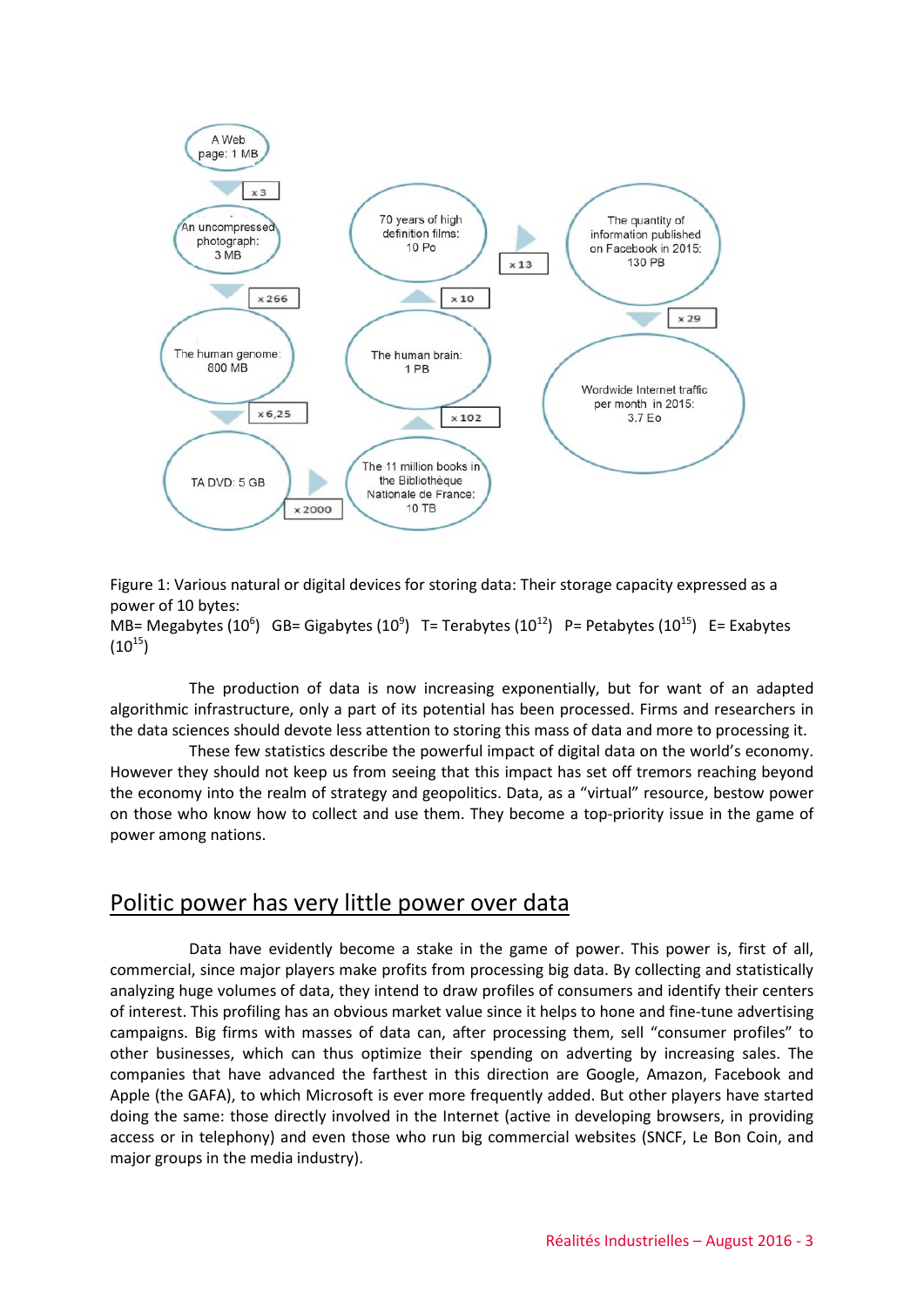For public administrations, the stakes are quite different, since the intent is to make available to the public what has been called "open data".

Big data has become essential to espionage. It should be pointed out that the secret services of major countries (the NSA in the United States, GCHQ in the United Kingdom or DGSE in France) use the same techniques to monitor illicit trafficking activities and to locate potentially dangerous persons.

At present, it is mostly private parties that control data. There are practically no public regulations. We are now observing the first conflicts of interest between private and public interests.

The contention that set the Federal Bureau of Investigation at odds with Apple is telling. One of the terrorists who led, in December 2015, the attack at San Bernardino, California, used an iPhone. The FBI wanted access to the data stored on the phone, but it had been encrypted using Apple's technology. Apple refused to cooperate with authorities for two reasons. First of all, out of principle: it argued that its services to customers was based on the absolute confidentiality of their messages (thanks to encryption technology). Secondly, out of necessity, for a technical reason: the substantial cost of having so many engineers work on unlocking the phone. Apple essentially refused to set a precedent by invoking fundamental freedoms and, concomitantly, using a clever marketbased argument. It thus struck a posture in defense of citizens and their data against a Big Brother government. The company received, in fact, unanimous backing from the major American Internet firms. WhatsApp even announced, a few weeks later, that it was going to launch end-to-end encryption. We know the rest of this story: the FBI used professional hackers to "break" Apple's code and gain access to the coveted data.

This affair draws our attention to a dual aspect of data: they might be massive but they are also individual. Governments only have indirect means for accessing data, through technical espionage or targeted intrusions (not always easy to orchestrate). Moreover, data bring to light an opposition between two types of power: the one technocommercial and the other governmental. Whereas nation-states do not yet have control over data, technocommercial companies have gained strength and power thanks to their skills in data-processing.

Another dimension of the data economy is visible, but subjacent: how to protect data. Public authorities tirelessly issue warnings about cybercriminality, and exhort cybernauts to keep their computers "clean" so as to lower the exposure to piracy. One method for protecting data is to encrypt data and messages, but this arouses the ire of authorities, since criminals and terrorists are also able to use these techniques. Authorities are, therefore, calling for restrictions on encrypted data. Internet providers easily argue that it is not because cars are used by criminals that they should be outlawed. For them, this analogy holds for encryption.

Public authorities (in particular American) seem to suffer from a sort of schizophrenia evidence of their dissatisfaction with being unable to exercise control over a new, expanding field that everyone now sees as the grounds for establishing power.

## France and Europe are lagging…

The debate on these issues is mostly taking place in the United States, the front runner in the race, both technological and economic, toward cyberspace. Too often adopting an inadequate intellectual approach, France and Europe seem missing.

In France, a country with a Colbertist tradition, making the connection between data and power often leads to evoking the concept of economic sovereignty. One of the keys to success is to understand that power must be, first of all, economic before turning political. Major projects have been launched that leave the public (precisely consumers) unconvinced, even though some of them bore results — such as Minitel, which made France one of the most connected countries in the world during the 1980s. To keep control over the Minitel technology, there was a refusal to let it evolve; to keep the standards from being diffused, a refusal to open the source code  $-$  these were some of the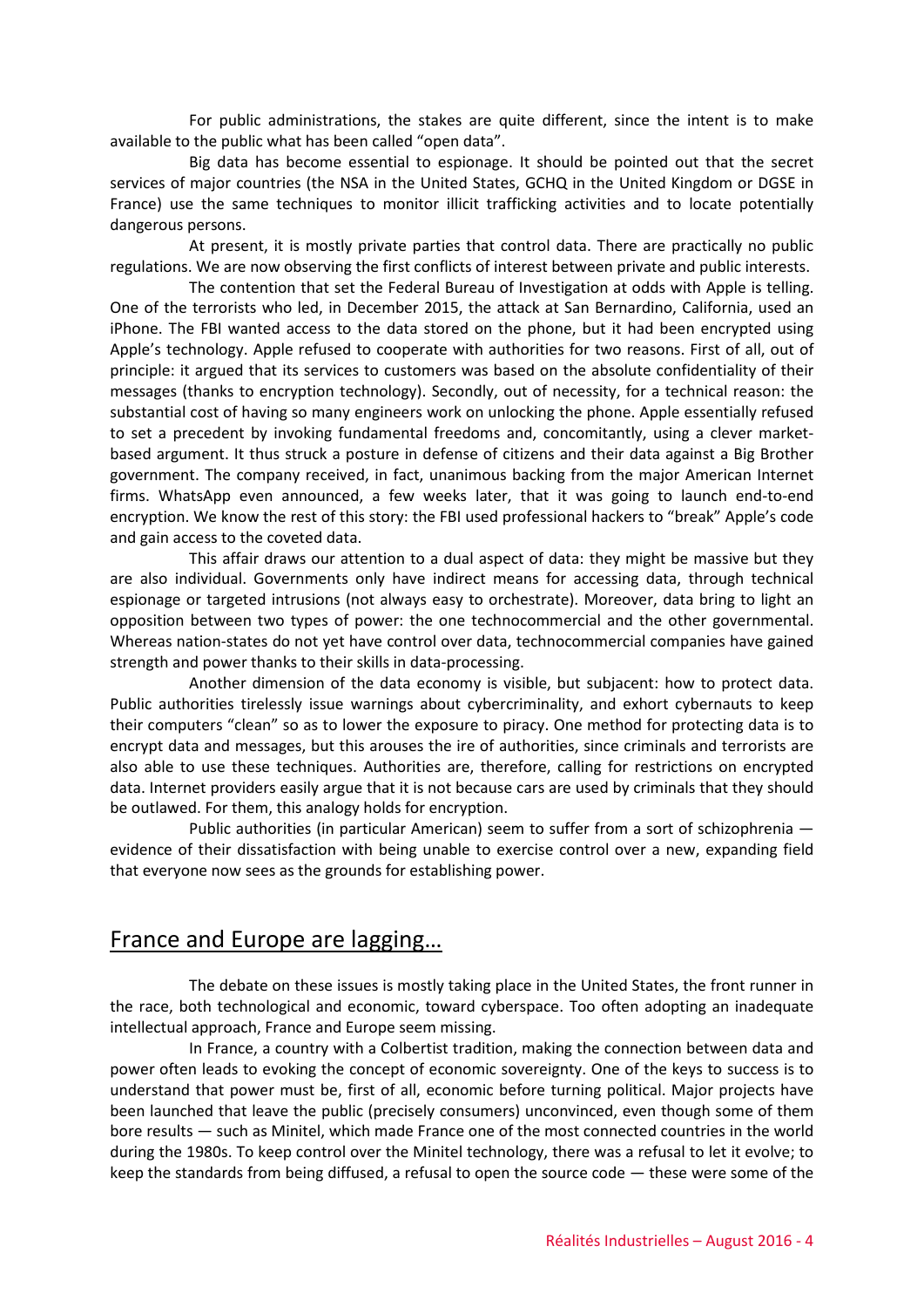reasons why the Minitel adventure came to an end. Recently, public authorities launched plans for a "sovereign cloud", which has, however, sunk into the technocratic quicksands. The only French operators in the cloud are now private (OVH or Gandi). Likewise, authorities have touted the browser Qwant, which is struggling to carve out a share of the market. The only innovation still surviving is Uhuru, an antivirus software with limited diffusion despite its obvious qualities. In fact, success is a matter of use, which, in turn, is a response to expectations.

Nor has the European Union been very effective, even though this scale of action should be conducive to mass solutions. With a population of 450 million wealthy, educated, connected inhabitants and despite its institutions (which primarily set legal regulations and standards), the EU should provide the stimulus for the emergence of strong digital operators. For the time being, this is not at all the case. We might mention, at most, Junker's program (in favor of economic development) or the recent vote by the European Parliament, which, when adopting the PNR (Passenger Name Record) directive, tacked on a set of protection safeguards for users' data. The Commission has just announced its intention to develop a sovereign scientific cloud, the first step toward launching a European cloud.

France or Europe will acquire power over data only if they develop major operators that will serve as reference marks in the digital economy.

These brief comments paint a contrasting picture, one that is inadequate since we lack a detailed, comparative knowledge of the determinants of digital data power. Let us examine a few aspects…

## A nation's digital data power

What are the grounds of a nation's digital power? The determinants, diverse but usually interdependent, correspond to five major capacities that a nation has (or has not) fostered over the past two decades: the capacity of the data infrastructure, the capacity for data-processing, the capacity for attracting the big international players in the digital data business, the capacity for training data scientists and, last of all, the capacity for setting as a priority an ambitious national data policy.



Figure 2: The determinants of a nation's digital data power: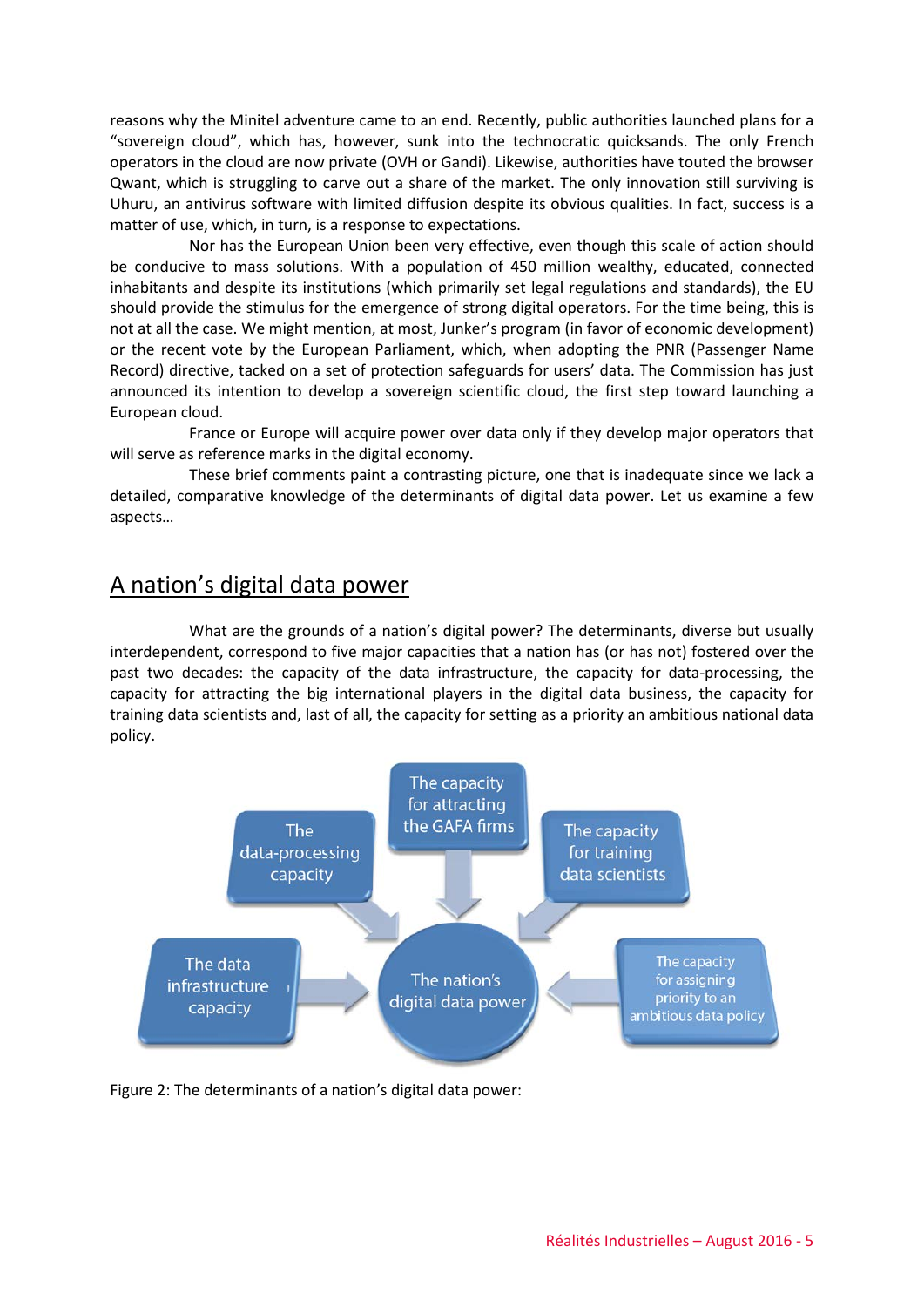#### The data infrastructure capacity

This capacity is measured by the density and power of the physical infrastructure inside the nation's border for storing and processing data. It can be evaluated by taking into account: the number of data centers in relation to the national population; these centers' maximal capacities per year for storage and processing; their total annual consumption of energy; the number and ranking (as a function of computing power) of high performance computers installed in the country; and the volume of data processed annually by the country's major operators (telephony, the Internet and networks).

#### The data-processing capacity

This capacity reflects both how much the tools, developed in the country, for algorithmically processing data are operational and how much the nation depends on foreign (in particular American) installations. It takes into account whether or not a sovereign cloud (durable and secure) exists or is being developed and whether or not a national search engine exists or is being developed that can rival the major commercial ones (Google, Yahoo, Yandex, Baidu, etc.). It also takes under consideration in the country: the number of laboratories, R&D clusters and university research chairs for the data sciences; the number of patents (per year and in relation to the national population) filed in the data sciences; and the number (per year and in relation to the national population) of doctoral dissertations defended in the data sciences. It also brings into the picture: the number of companies (whether startups or big groups) per year receiving citations or awards for their innovations during major international events, shows or competitions; the number of data-centered startups acquired by the big international operators (GAFA); and the number of partnerships between local companies (startups or large groups) and these big international players.

### The capacity for attracting the big global players

This capacity has to do with the degree that the country's digital ecosystem attracts the big global players in the data business, in particular the Top 15. To evaluate it, we must look at the operations (research, data and training centers as well as sales outlets) set up inside the country by these global players. We must take into account: the number per year of R&D partnerships formed by the big global groups with research laboratories or high-technology clusters inside the country; the volume per year of acquisitions by these global groups of start-ups inside the country; and the equity investments made by these global operators in innovative national programs. Attention must also be given both to the degree of compatibility of the country's legal environment with the business activities of these big global players and to the level of acceptability of taxes for them. A last point is how (positively or negatively) these big global players perceive the government's digital policies. A question to summarize this point: can national digital policies stimulate investments, durable investments, in the country?

#### The capacity for training data scientists

The nation's capacity for training data scientists depends on: the national distribution of higher education programs in the data sciences (statistics, machine learning, data-mining); their international reputation; the selectivity of their admission procedures; the number of partnerships between these programs and firms; and the number of firms created by students in these programs before or after graduation.